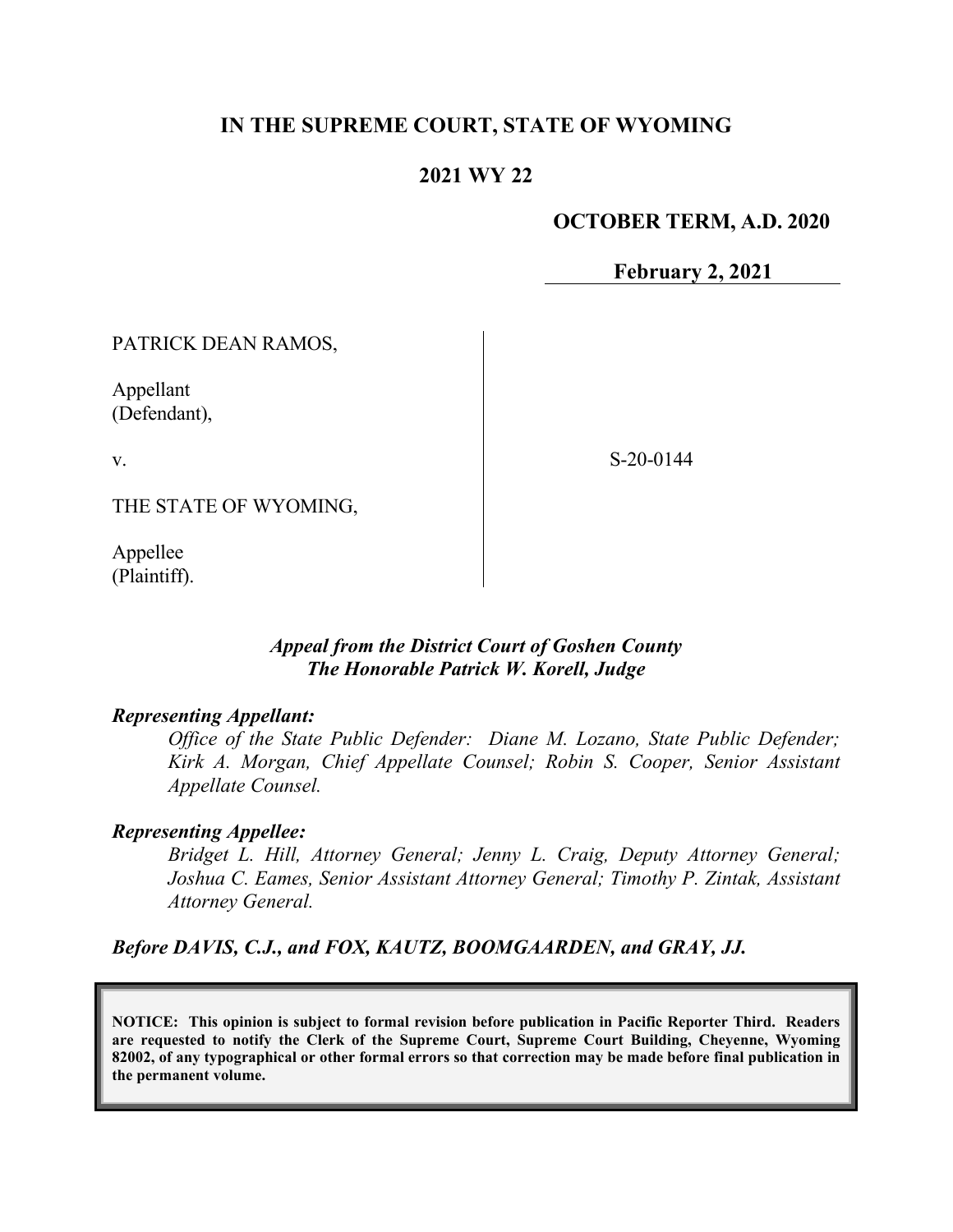## **FOX, Justice.**

[¶1] Mr. Ramos argues the district court abused its discretion when it revoked his probation because the conduct constituting the violation was not willful. We affirm.

## *FACTS*

[¶2] In May 2018, a jury found Mr. Ramos guilty of two counts of possession of a controlled substance. The district court sentenced Mr. Ramos to four to seven years imprisonment, suspended in favor of a split sentence of one year in jail, followed by five years of supervised probation. In October 2019, the State moved to revoke Mr. Ramos' probation for the first time, and the court found he willfully violated his probation because he had not progressed in his treatment as required.<sup>[1](#page-1-0)</sup> The district court reinstated Mr. Ramos' probation for a term of three years and ordered that he be placed in an intensive supervised program.

[¶3] In March 2020, the State again moved to revoke Mr. Ramos' probation. It alleged he did not make consistent payments to the court, did not give his probation agent an updated phone number, failed to appear for a scheduled office visit with his probation agent, and admitted to methamphetamine use. The district court found that the State did not meet its burden for the first two revocation grounds, thus, they are not part of the appeal. We therefore address the district court's finding that Mr. Ramos willfully missed his February 11, 2020 appointment, and that he willfully used methamphetamine.

[¶4] Mr. Ramos' probation agent, Marvin Habon, testified at the hearing that Mr. Ramos had in-office meetings every two weeks and had called on the evening of February 10, 2020, to ask if he could do his urinalysis the next day. He did not show up for that meeting. Mr. Ramos testified he is forgetful because of age, and he did not intend to miss the meeting.

[¶5] With respect to methamphetamine use, Mr. Ramos' urinalysis came back presumptively positive for methamphetamine January 19, 2020. Mr. Ramos submitted a written admission of methamphetamine use on January 23, 2020. He argued that he only admitted to using methamphetamine because he believed he would receive an administrative sanction. He had received administrative sanctions in the past for similar violations, and he claimed that Mr. Habon told him that his probation would not be revoked if he signed the admission. The district court found that the State proved by a preponderance of the evidence that Mr. Ramos willfully violated his probation when he missed his meeting on February 11, 2020, and "used and admitted using

<span id="page-1-0"></span><sup>&</sup>lt;sup>1</sup> The district court applied Mr. Ramos' 277 days of pretrial detention towards his split sentence, so he was released from jail less than a year after sentencing.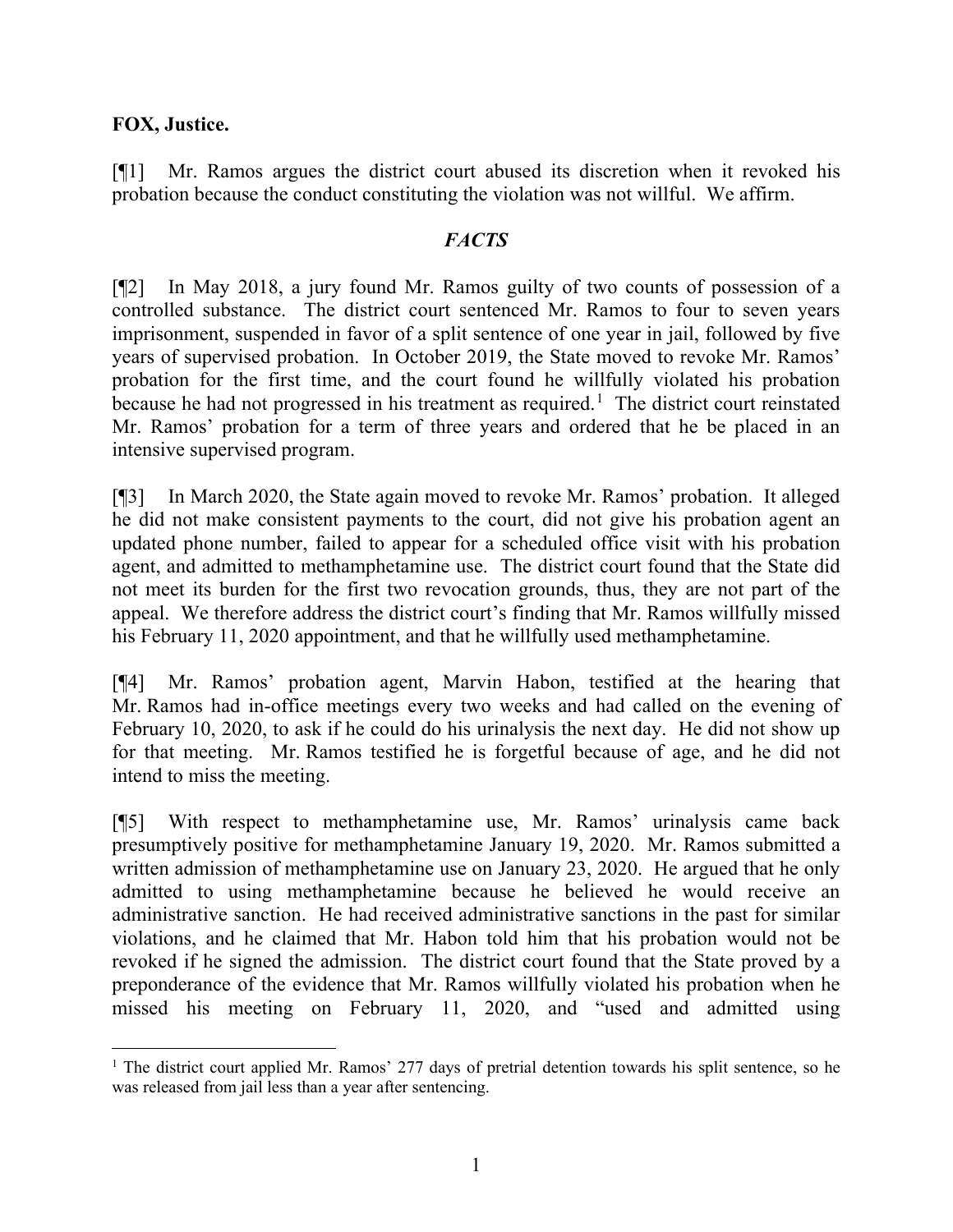methamphetamine." It revoked Mr. Ramos' probation and imposed the underlying sentence. Mr. Ramos appealed.

#### *STANDARD OF REVIEW*

[¶6] We review a district court's decision to revoke probation for an abuse of discretion and will not reverse "unless the record demonstrates a clear abuse of discretion." *Sena v. State*, 2019 WY 111, ¶ 25, 451 P.3d 1143, 1149 (Wyo. 2019) (quoting *Brumme v. State*, 2018 WY 115, ¶ 11, 428 P.3d 436, 441 (Wyo. 2018)). While courts must afford the defendant due process and base decisions on justifiable facts, "all that is necessary to uphold a district court's decision to revoke probation is evidence that it made a conscientious judgment, after hearing the facts, that the defendant willfully violated a condition of his probation." *Stroble v. State*, 2020 WY 158, ¶ 8, 478 P.3d 649, 651 (Wyo. 2020) (citation omitted). "We view the evidence in the light most favorable to the district court's determination and uphold its factual findings unless they are clearly erroneous '[b]ecause the trial court heard and weighed the evidence, assessed witness credibility, and made the necessary inferences and deductions from the evidence.'" *Id*. (quoting *Brumme*, 2018 WY 115, ¶ 11, 428 P.3d at 441 (alteration in original) (emphasis omitted)).

### *DISCUSSION*

[¶7] Courts employ a two-part process for probation revocation. *Stroble*, 2020 WY 158, ¶ 9, 478 P.3d at 651. The first part is the adjudicatory phase where the district court determines if the probationer violated the terms of his probation. *Id*. at ¶ 9, 478 P.3d at 651-52 (citing *Sena*, 2019 WY 111, ¶ 26, 451 P.3d at 1149). The State is required to prove the probation violation by a preponderance of the evidence. *Brumme*, 2018 WY 115, ¶ 12, 428 P.3d at 441. If the district court finds the State met its burden, it moves to the dispositional phase in which it determines the appropriate punishment. *Stroble*, 2020 WY 158, ¶ 9, 478 P.3d at 651-52.

[¶8] Mr. Ramos argues that the district court abused its discretion when it found he willfully violated his probation by missing his appointment. He asserts that he did not intend to miss his appointment, he simply forgot. Willful means "'intentionally, knowingly, purposely, voluntarily, consciously, deliberately, and without justifiable excuse, as distinguished from carelessly, inadvertently, accidentally, negligently, heedlessly or thoughtlessly.'" *Brumme*, 2018 WY 115, ¶ 23, 428 P.3d at 444 (quoting *Forbes v. State*, 2009 WY 146, ¶ 8, 220 P.3d 510, 513 (Wyo. 2009)). We view the evidence in the light most favorable to the district court's determination, *Brumme*, 2018 WY 115,  $\parallel$  24, 428 P.3d at 444, and there is evidence in the record to support the finding that Mr. Ramos willfully skipped the appointment. Mr. Habon testified that Mr. Ramos knew of the meeting two weeks in advance, because his intensive supervised probation required bi-weekly meetings. Further, Mr. Ramos was aware of the scheduled meeting